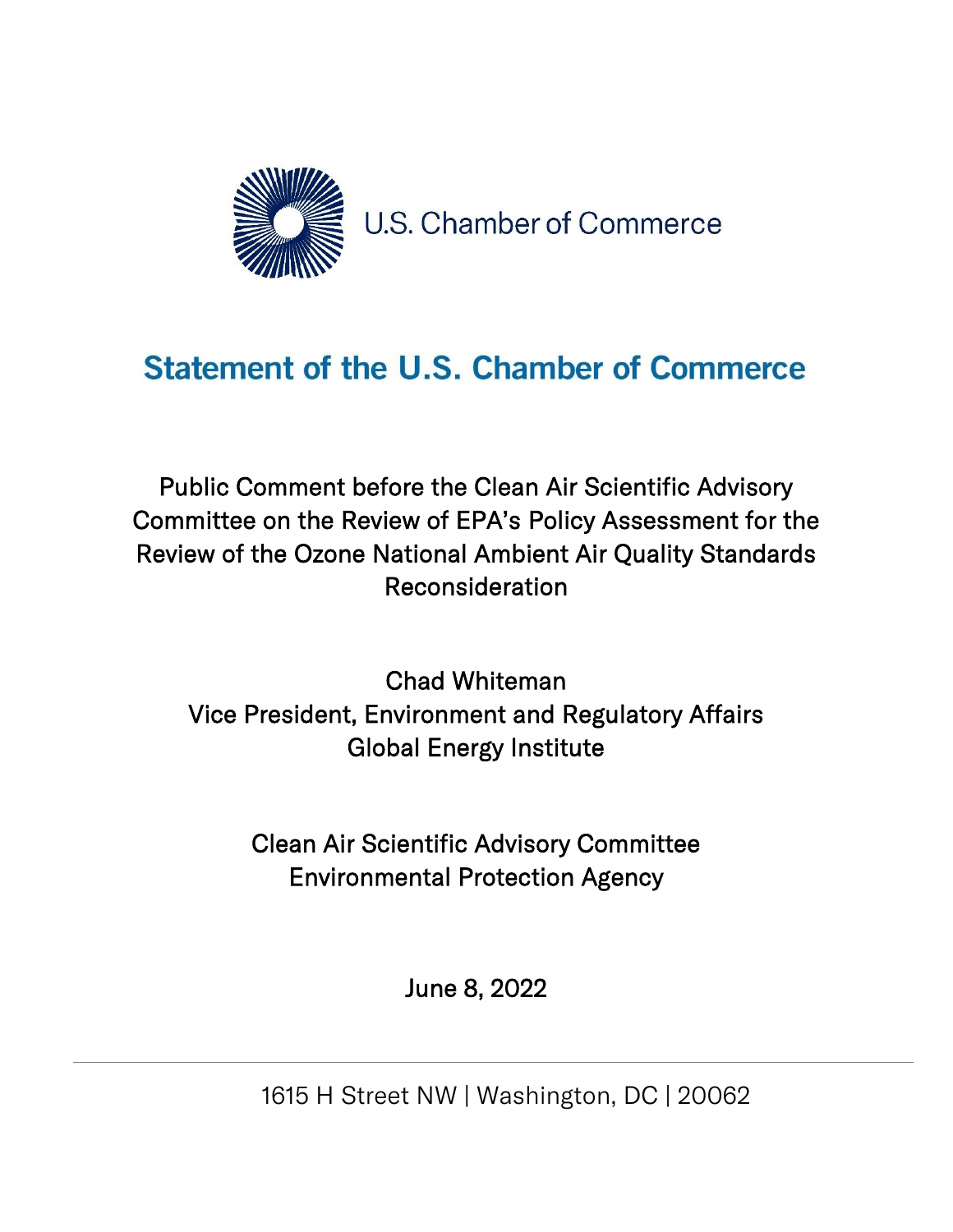Thank you for the opportunity to speak today regarding the Draft Policy Assessment for the Review of the Ozone National Ambient Air Quality Standards (NAAQS) Reconsideration. I am Chad Whiteman, and I am speaking on behalf of the U.S. Chamber of Commerce.

The U.S. Chamber of Commerce is the world's largest business organization. Our members range from the small businesses and chambers of commerce across the country that support their communities, to the leading industry associations and global corporations that innovate and solve for the world's challenges, to the emerging and fast-growing industries that are shaping the future. For all of the businesses we represent, the Chamber is an advocate, partner, and network, helping them improve society and people's lives.

The Chamber supports air quality standards necessary to protect public health and public welfare, and our members take the steps required to attain and remain in attainment of those standards. We support the conclusion EPA reached in the draft policy assessment, notably from the second ozone NAAQS review in less than two years and under two different administrations, that it is appropriate to consider retaining the current primary standard<sup>1</sup> and that for the secondary standard, the currently available evidence does not call into question the protection afforded by the current secondary standard.<sup>2</sup>

Since the initial issuance of ozone NAAQS standards in the 1970s, businesses have invested and worked with EPA and their state partners to lower ambient concentrations of ozone and other criteria pollutants. These emissions reductions have occurred while the U.S. economy, population, and energy use has steadily grown—undoubtedly a testament to successful collaboration between EPA, states,

<sup>1</sup> "Accordingly, we conclude it is appropriate in this reconsideration of the 2020 decision that consideration be given to retaining the current primary standard of 0.070 ppm O3, as the fourth-highest daily maximum 8-hour concentration averaged across three years, without revision. In light of this conclusion, we have not identified any potential alternative standards for consideration," U.S. EPA, Policy Assessment for the Reconsideration of the Ozone National Ambient Air Quality Standards, External Review Draft, April 2022. [https://www.epa.gov/system/files/documents/2022-](https://www.epa.gov/system/files/documents/2022-04/o3_reconsideration_draft_pa-v_final-compressedfinal.pdf) 04/o3 reconsideration draft pa-v final-compressedfinal.pdf

<sup>&</sup>lt;sup>2</sup> "Based on all of the above considerations, we conclude that the currently available evidence and quantitative exposure/risk information does not call into question the protection afforded by the current secondary standard, such that it is appropriate to consider retaining the current standard without revision," U.S. EPA, Policy Assessment for the Reconsideration of the Ozone National Ambient Air Quality Standards, External Review Draft, April 2022.

[https://www.epa.gov/system/files/documents/2022-04/o3\\_reconsideration\\_draft\\_pa-v\\_final](https://www.epa.gov/system/files/documents/2022-04/o3_reconsideration_draft_pa-v_final-compressedfinal.pdf)[compressedfinal.pdf](https://www.epa.gov/system/files/documents/2022-04/o3_reconsideration_draft_pa-v_final-compressedfinal.pdf)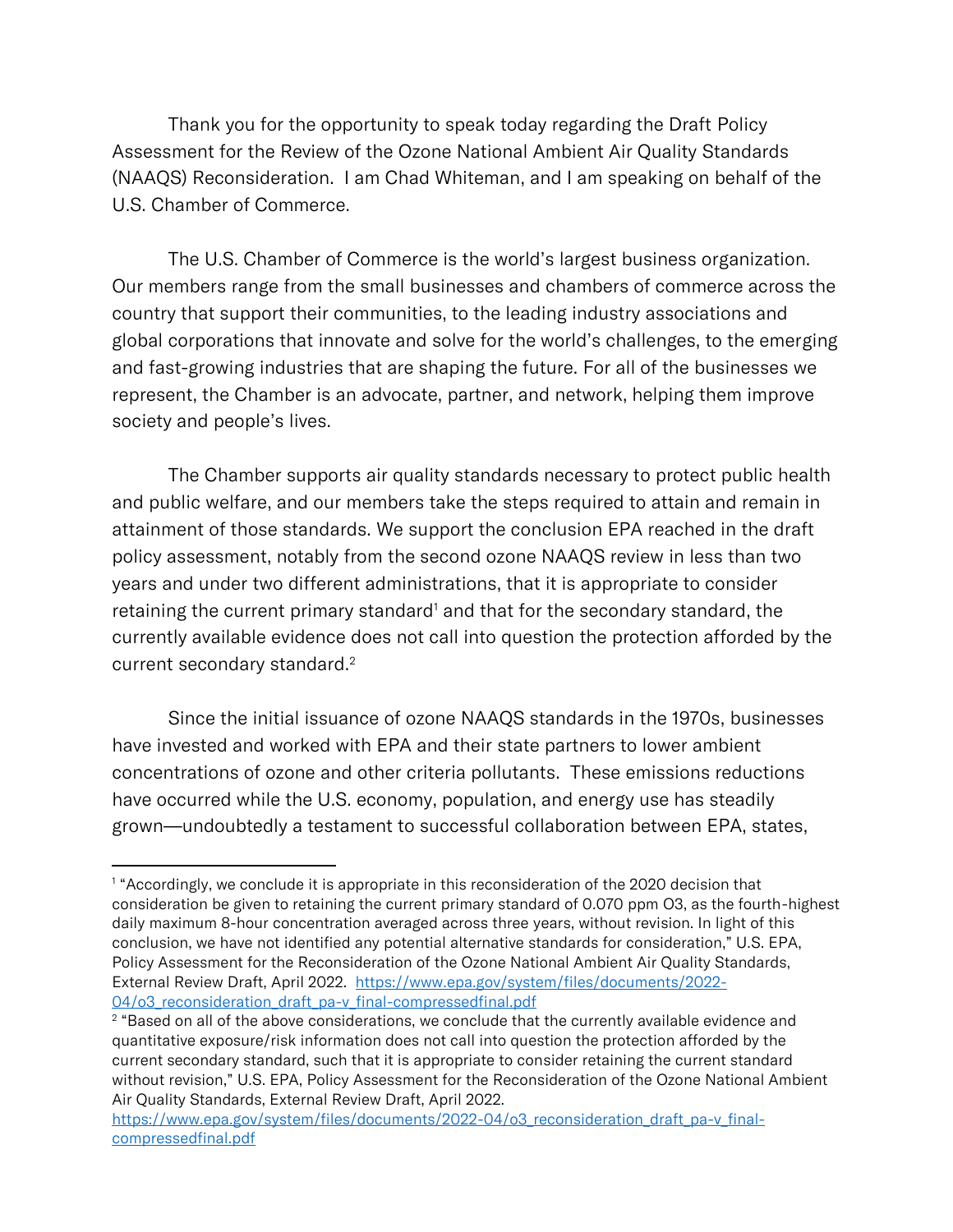and industry to adopt new emissions control technologies and practices in a sound, cost-effective manner. EPA's most recent 2022 Air Trends report released last week details this progress.<sup>3</sup> The report shows that annual 8-hour ozone concentrations have declined by 21 percent since 1990, while emissions for NOx and VOCs have fallen by 61 and 49 percent, respectively. The total number of days on the Air Quality Index that reached unhealthy for sensitive groups or above has declined from the peak of 2,155 days in 2001 to 666 days in 2021, a 69 percent decrease among 35 major U.S. cities.

Briefly, I will describe why we suggest CASAC provide all appropriate guidance to EPA to deliver to the Administrator the information in the Policy Assessment to support his policy decision of either retaining the current NAAQS or recommending a modification. First and foremost, we recommend you insist that any basis to distinguish between NAAQS options are quantitatively identified, and associated uncertainties evaluated when discussing any projected benefits that could form the basis for either modification or retention of the NAAQS.

As a practical matter, it is important that CASAC recognize the potential direct and indirect economic impacts that can accompany more stringent NAAQS requirements. NAAQS compliance has the potential to adversely affect jobs, business investment, and permitting in a broad range of important economic sectors and activities, even having impacts in areas of the country that are in attainment with the standards. For the areas already classified as non-attainment under the ozone NAAQS, any lowering of the ozone NAAQS would layer on additional requirements on top of existing regulatory requirements, some of which have compliance dates stretching out to 2045.

In Houston for example, which is simultaneously in "serious nonattainment" for the 2008 standards and "marginal nonattainment" for the 2015 standards already, the cost of NOx credits has soared to an average of \$125,000/ton in 2019.<sup>4</sup> These compliance costs are only expected to increase as the margin between background ozone concentrations and the NAAQS is shrinking. New standards added on top of existing state plans put in place to implement the 2008 and 2015 standards have the potential to add more duplicative and costly implementation requirements. This could

<sup>3</sup> Our Nation's Air, Trends Through 2021, U.S. EPA, June 1, 2022.

<https://gispub.epa.gov/air/trendsreport/2022/#home>

<sup>4</sup> Houston Area Pollution Banking and Trading Programs, Air Quality Houston, July 8, 2020, <https://www.airqualityhouston.com/houston-area-pollution-banking-and-trading-programs>